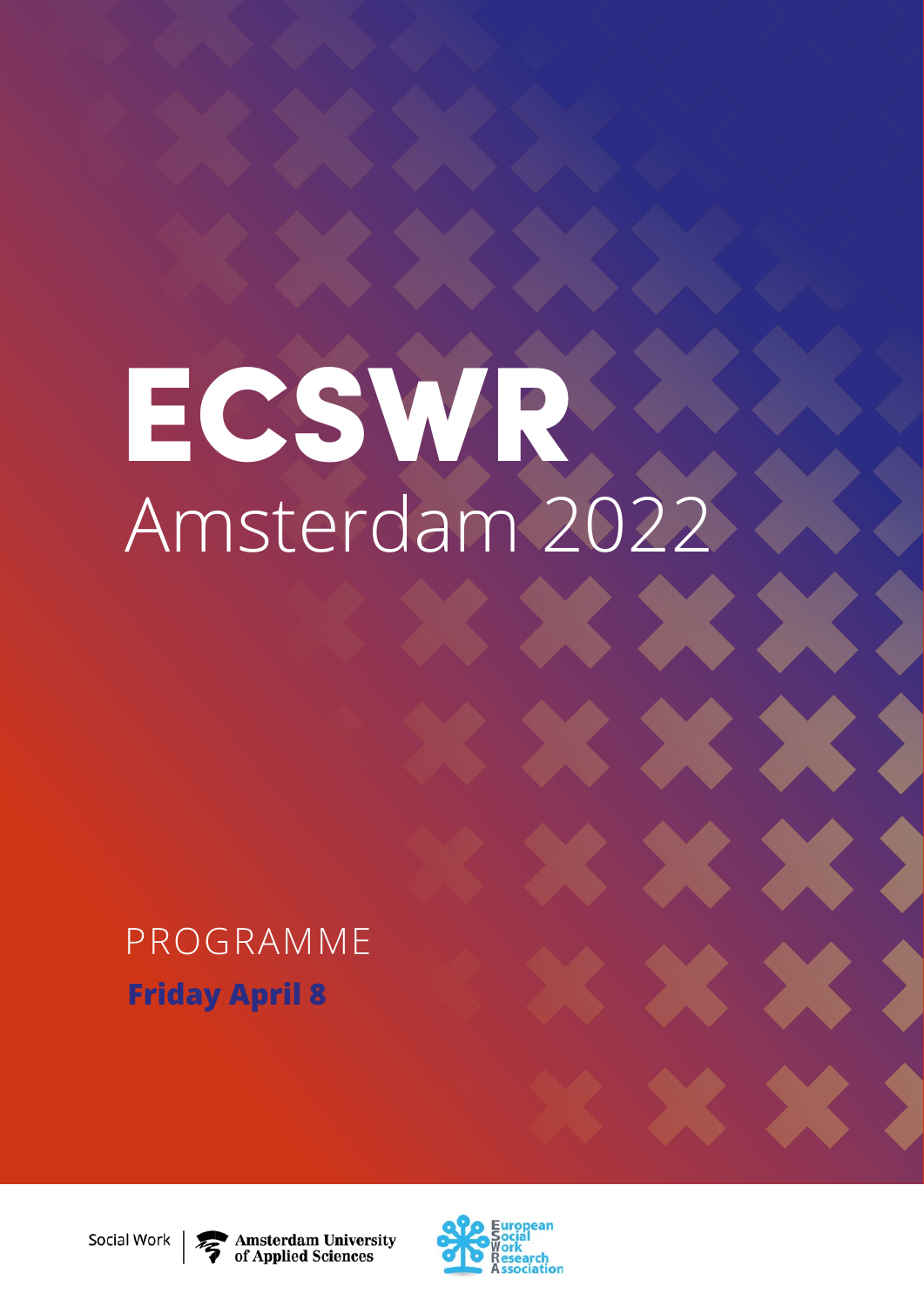# **Friday April 8th 2022** 10:30–12:00

60

#### **Attitudes and skills in the social work profession**

**9** WBH 03A14 ■ Joep Holten

Effects of a trusting working relationship on family conflicts: A network approach Lukas Fellmann

Looking into backstage case discussions: an important mission for research exploring social work practice

Annika Taghizadeh Larsson *Anna Olaison, Johannes Österholm*

Responding to complaints in online written social work: Counsellors' selective responses to service users

Liv Bente Schellenberg Strømhaug *Kristin Halvorsen*

The role of emotional labour in child and family social work teams Sara Carder

25

#### **Care leavers and recovery**

**9** WBH 03A18 H Doris Bolten

Identifying the underlying mechanisms of successful transitional programs for young care leavers: a realist review of the literature Anna Raymaekers *Koen Hermans*

Overcoming Multiple Challenges: Examining a Resilience Among Care leavers Shani Manor *Yafit Sulimani- Aidan, Talia Meital Schwartz Tayri*

Social recovery in substance use disorder: a metasynthesis of qualitative studies Mariann Iren Vigdal *Christian Moltu, Jone Bjornestad, Lillian Bruland Selseng*

#### $20$ **Challenges in youth work**

**Q** WBH 03A22 ■ Sebastian Abdallah

Prioritizing cases in youth care: A moral and a political challenge. Koen Gevaert *Rudi Roose, Sabrina Keinemans*

Risky Business: Youth work in turbulent times Erika Laredo

The Added Value of Professional Youth Workers Working with(in) Schools. Willeke Manders *Rosa Koetsenruiter, Tara van Dijk, Stijn Siecekelinck*

The politics of cultural youth work practice Sebastian Abdallah *Femke Kaulingfreks*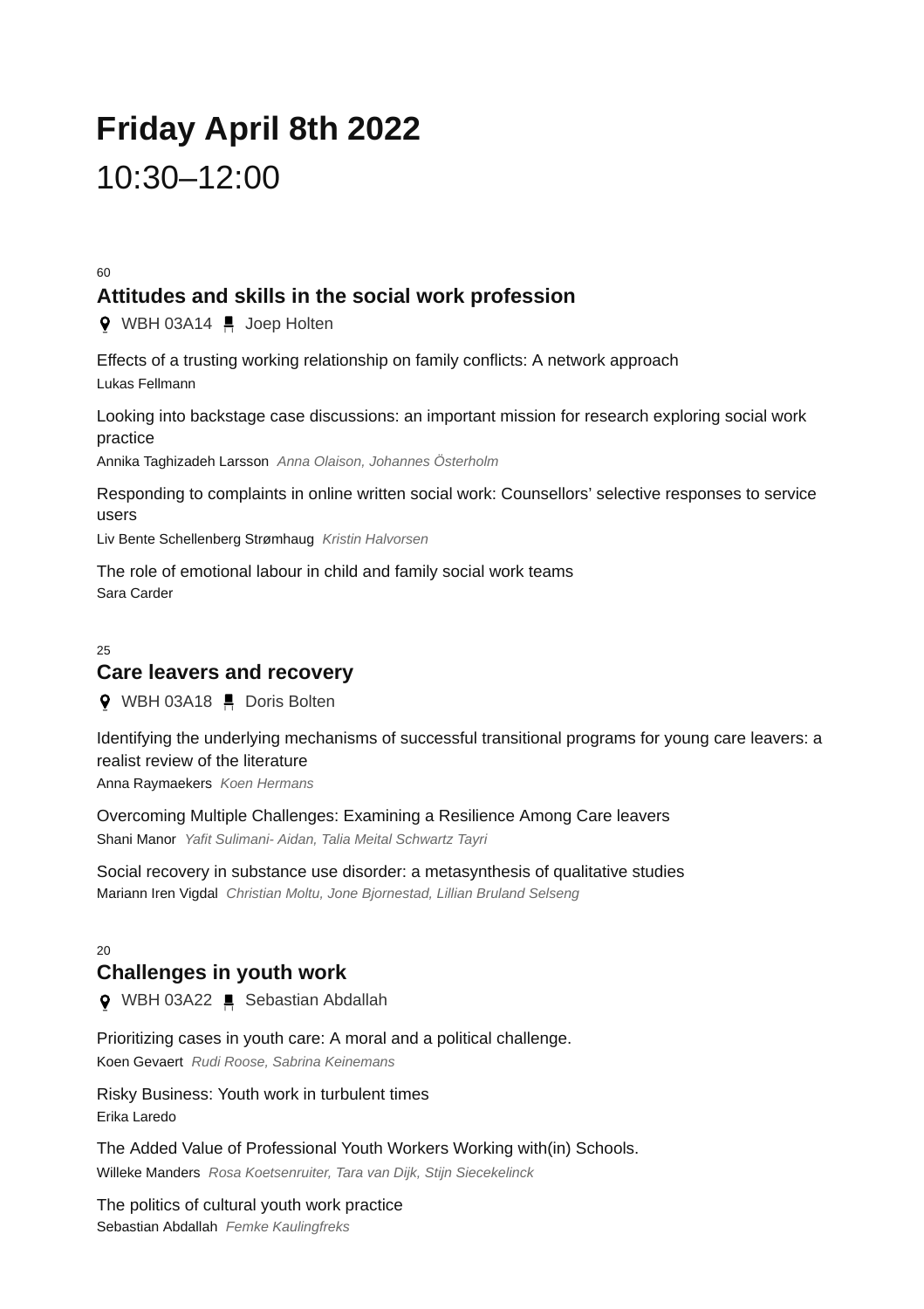33

#### **Creative methods and learning**

**9** WBH 03C02 ■ Sjoukje Botman

"Playing and learning goes together": Integrating theater methods into courses for foreign language newcomers.

Pieter Cools *Michel Tirions*

A creative approach to capturing the language of participation professionals

Mike de Kreek *Jelte Brontsema*

Care4aspirations, a participative action research project supporting social professionals in working with aspirations of youngsters in transition into adulthood.

Wim Van Tongel *Gwendy Moentjens, Yasmia Setta, students & youngsters from Betonne Jeugd*

73

#### **Critical theories, methods and reflections**

**Q** WBH 04A10 ■ Guus Bremer

Street Triage Practitioners as Street Level Bureaucrats: revisiting the relevance of Lipsky in a Mental Health context.

Maxine Bell

Theorizing Sustainable Critical Practice in Social Work: An Integration of Recognition and **Redistribution** 

Shachar Timor-Shlevin

Towards an understanding of how Social Work generates effects Peter Sommerfeld *Nadja Hess, Matthias Hüttemann, Maria Solà, Simon Süsstrunk*

48

## **Crossing professional boundaries**

**♀** WBH 04A14 ■ Wim Nieuwenboom

Adult social care training: newly-qualified doctors: crossing boundaries between social work education and medical education/practice

Lucille Allain *Linda Bell, Edd Carter, Helen Hingley Jones*

Bridging professional boundaries to meet the needs of care-experienced children and young people Suzanne Mooney *Carolyn Blair, Rachel Leonard*

Exploring the micro-macro relationship: a micro-institutional analysis of accountability practices in social work

Michelle van der Tier *Koen Hermans*

The inclusion of social work within primary health care Nele Feryn *Rudi Roose, Joris De Corte*

 $65$ 

#### **Domestic and sexual violence**

**Q** WBH 04A18 ■ Pamela Lucas

Barriers for accessing mental health service among women experiencing intimate partner violence and mental health issues Neveen Ali-Saleh Darawshy *Nihaya Daoud*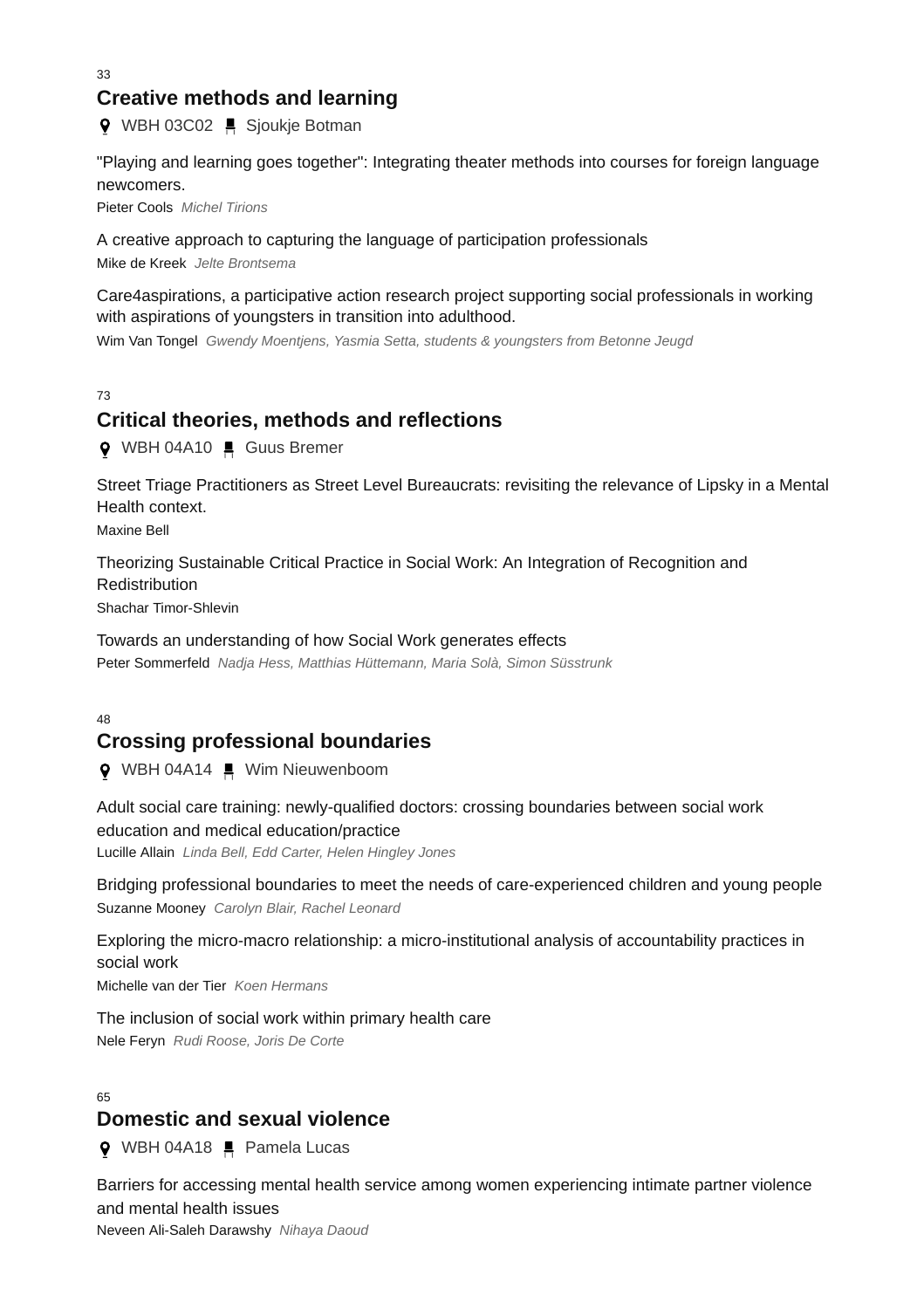#### Ethical Research on Intimate Partner and Sexual Violence– A Review and Guidelines

Kimberly Strom *Rebecca Macy, L. B. Klein, Corey Shuck, Spenser Radtke*

#### Safeguarding practice for young people who have experienced CSE before or during transition: a qualitative systematic review

Geraldine Brady *Alex Toft, Pam Alldred, Chloe Roesch, Helen Gair, Ezinwanne Raymond, Geraldine Brown, Carrie Paechter*

6

#### **Matters of child welfare**

**O** WBH 04A22 ■ Florin Lazar

Availability of Parental Support and Frequency of Contact: The Reports of Youth in Residential Care Shalhevet Attar-Schwartz *Adena Hoffnung-Assouline*

Challenges when involving children in research Hervör Alma Árnadóttir

Independent expert in the child welfare service and care order proceedings Rakel Aasheim Greve *Tone Jørgensen*

Promoting social cohesion without social exclusion: contradictive expectations for early childhood services

Melissa Dierckx *Michel Vandenbroeck, Jochen Devlieghere*

37

#### **Participation for inclusion of excluded communities**

**9** WBH 04A26 HR Rosalie Metze

In the context of Covid 19: Innovative Social Integration Measures for New Poverty. Monika Goetzoe *Eva Mey, Nina Brueesch, Kushtrim Adili, Michael Herzig*

Research for better intervention: A diagnosis of loneliness in older people in times of Covid-19 Marta Mira Aladrén *Pilar Sanz Martinez, Victoria Pérez Fernandez, Inmaculada Leonarte Sánchez, Azucena Díez Casao, Javier Martín-Peña*

What works in participatory social work research with hard-to-reach groups? Johanna O' Shea *Emma McGinnis*

#### $42$

#### **Participation of communities**

**Q** WBH 04A30 ■ Saskia Welschen

Action research for community engagement in social work: a case from Southern Italy Francesca Falcone *Antonio Sama*

Community Social Work Katra Zajc *Andrea Roman*

Meaning and use of working time for Social Workers, between responsibility and organizations. Cristina Tilli

7 **Policy engagement and innovation**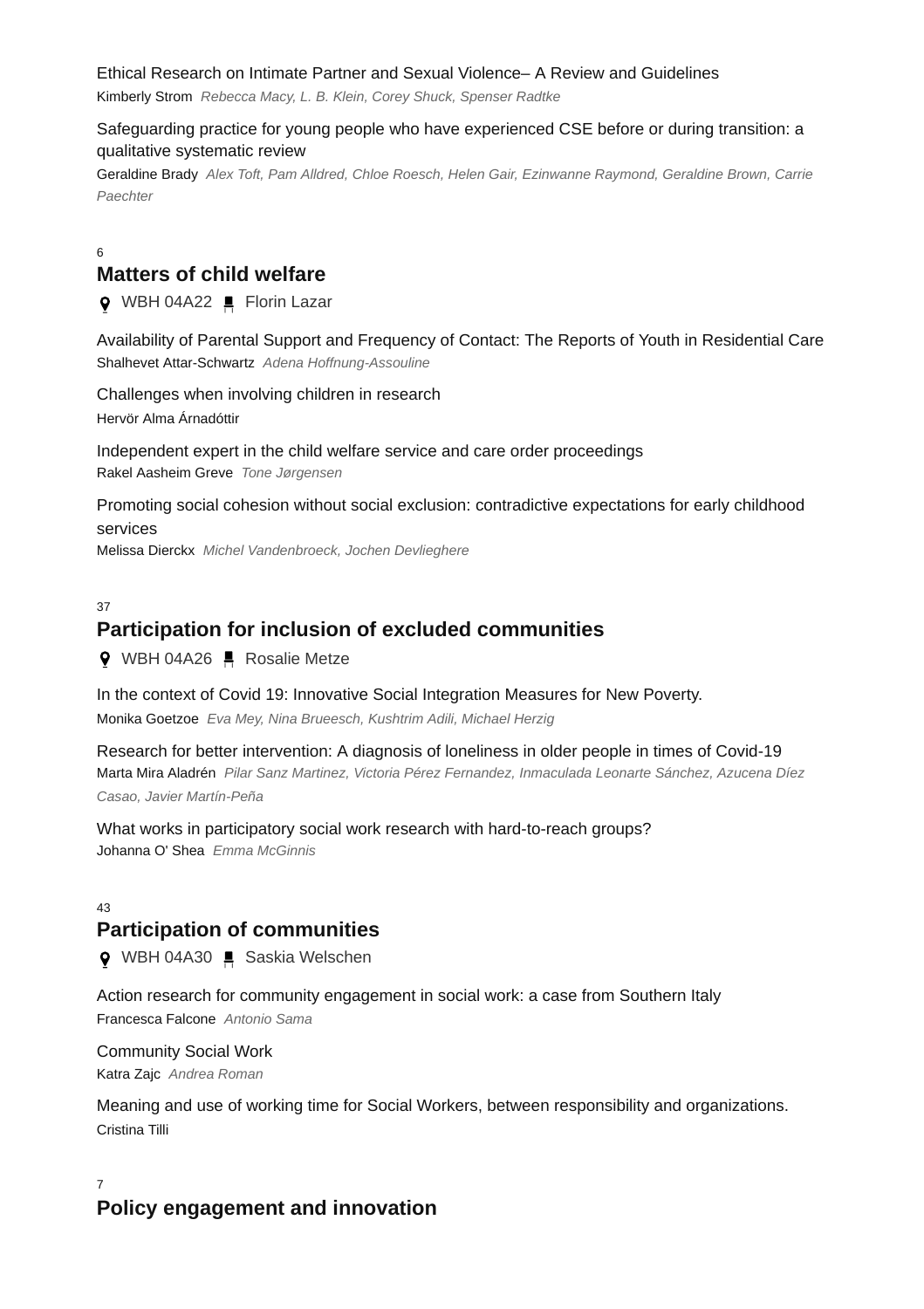**Q** WBH 04A34 ■ Michel Tirions

Administrative Burden in Citizen-State Encounters: The Role of Waiting, Communication Breakdowns and Administrative Errors

Noam Tarshish *Roni Holler, Avishai Benish*

Lost in translation: social workers translating Scotland's personalisation policy self-directed support Felicity Morrow

Navigating complexity: understanding innovation processes in social care Carlie Goldsmith *Michelle Lefevre*

Social worker's policy engagement in Switzerland – A quantitative analysis Tobias Kindler

#### 38

#### **Supporting parents in challenging circumstances**

**Q** WBH 04A38 ■ Charlotte Kemmeren

Experiences and Representations of LGBT-Parenting: Bridging Parents' and Professionals' Perspectives Urban Nothdurfter *Salvatore Monaco*

Fatal consequences of violence: Mothers and their children Freydís Freysteinsdóttir

The risk for peripartum depression among mothers of preterm infants – Intervention's goals for social workers

Miri Kestler-Peleg *Osnat Lavenda*

#### SYMPOSIUM S3 **Love and Loss in the Landscape of Recovery**

**0** WBH 01B05

Sarah Galvani, Lillian Bruland-Selsing, Aline Pouille, Wulf Livingston

SYMPOSILIM S6

## **Testing social work responses to adolescents harmed in contemporary extra-familial contexts: Lesson from the UK**

**9** WBH 01B17

Carlene Firmin, Jenny Lloyd, Lauren Wroe, Rachael Owens

SYMPOSIUM S7

# **The impact of the Covid-19 epidemic on older people from ethics of care and human rights**

**Q** WBH 04C06

Jana Mali, Darja Zaviršek, Benjain Penič, Anže Štrancar, Shulamit Ramon, Michaela Ericsson, Clary Krekula, Emme-Li Vingare, Sara Hultqvist, Ivana Kowaliková.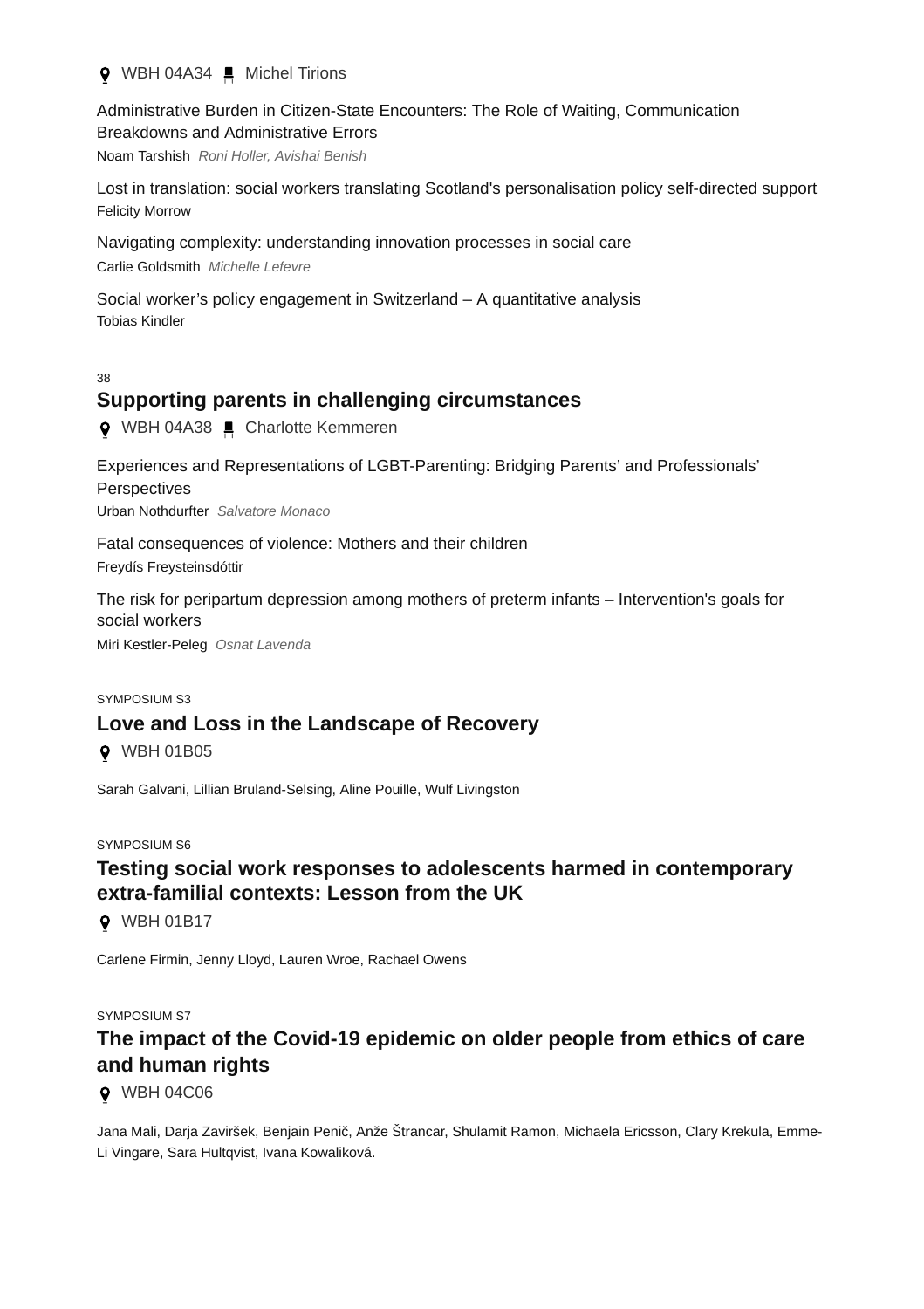# **Friday April 8th 2022** 12:00–13:30

# **Research in Social Work Editorial board meeting**

WBH 04A42

# **SIG conveners meeting**

**9** WBH 03A14 ■ Maria Ines Martinez Herrero

# **Poster Sessions**

**Q** Lunch area WBH

P13: Incorporation of the Gender Perspective in the Degree in Social Work: Improving Education for Professional Training

Carmen Peñaranda-Colera *Elena Arquer Cuenca, Alicia Ayuso Pérez, Aurora Castillo Charfolet, Petronela Chislia, María Angeles Cuadrado Cenzual, Iria Noa de la Fuente Roldán, Susana Heras Rojo, Begoña Leyra Fatou, Manuel López Jara, Paz Martín Martín, María Isabel Ortega Bernao, Izan Parra Rodríguez, Tania Porto Zubieta, José María Prados Atienza, Raúl Soto Esteban*

P14: Occupational Aspirations of Care Leavers and their Pathways to Autonomy (OCAS)

Andrea Nagy

P15: Relationships between researchers, gatekeepers and socially excluded people

Barbora Gřundělová *Zuzana Broskevičová*

P16: Women's experiences of problematic substance use and intimate partner abuse victimisation in their own words Sarah Fox

P17: Youngsterdam Learning Community – connecting social work research and youth work practice

Rosa Koetsenruijter *Jolanda Sonneveld, Pink Hilverdink*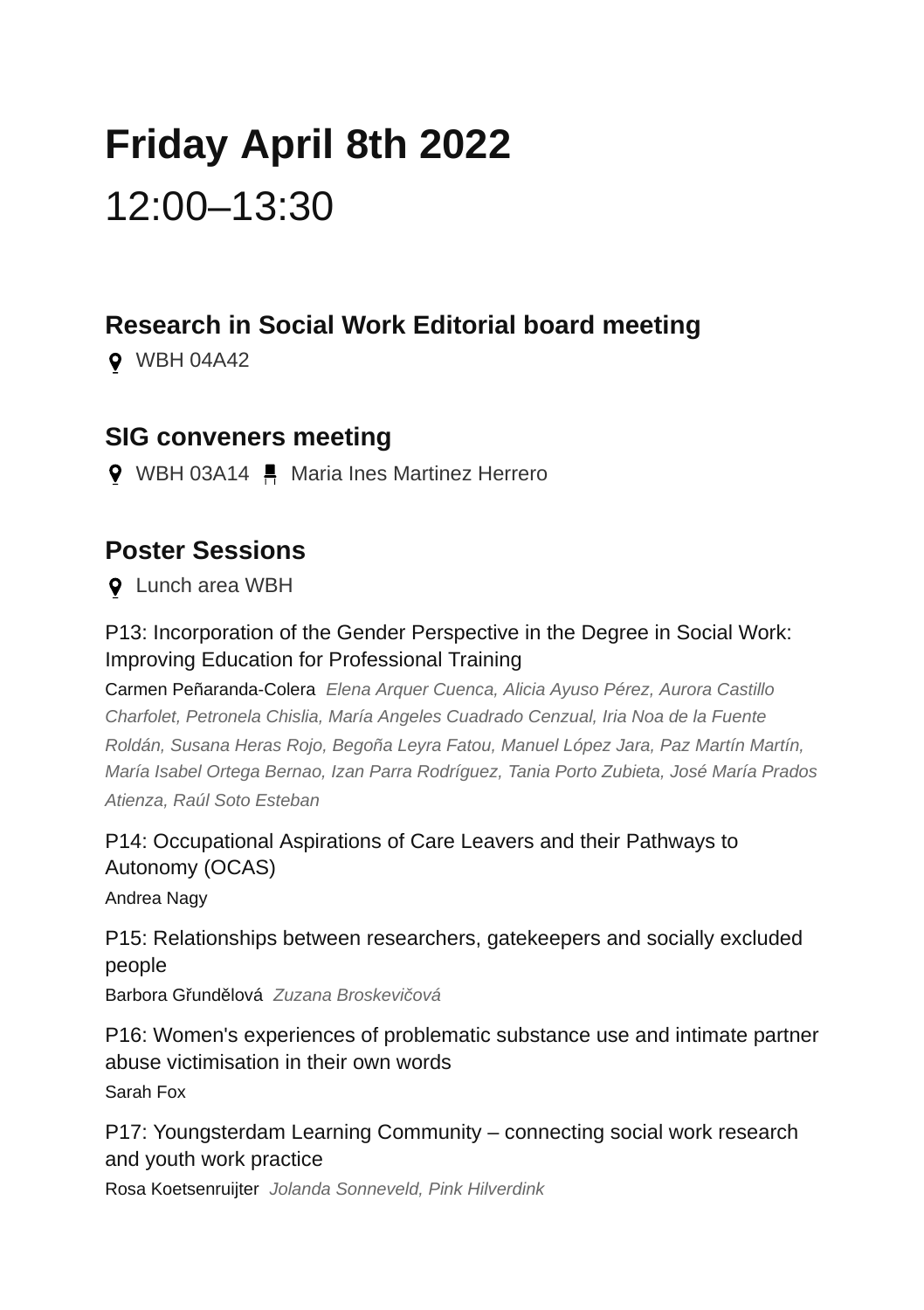# P18: The Impact of COVID-19 on Social Workers in Slovakia: An Assessment of Peritraumatic Distress

Jay Miller *Zuzana Poklembova, Beata Balogová*

# P19: Leapfrogging through tools and methods: Promotion of Child Participation in International Welfare systems

Esther Mercado Garcia *Esther Mercado Garcia, Wendy Eerdekens, Inger Sofie Dahlø Husby, Karen Winter*

P20: Non take-up of social welfare benefits among migrants in Switzerland during the Covid-19 pandemic

Gisela Meier *Eva Mey, Rahel Strohmeier*

P21: Gerontological social work and ethnic diversity: a reflection from the case of Chile

Lorena Gallardo *Abel Soto Higuera, Luis Vargas Pizarro*

P22: The role of resources and support in the CWS: social workers' selfefficacy in multicultural practice.

Justyna Mroczkowska

P23: Living with relatives' excessive alcohol use in childhood and alcohol use in adult years

Jóna Ólafsdóttir

P24: Connecting the dots growing up: opportunities and challenges in formal and informal resources for youth in cities

Nicole Sanches *Leonieke Boendermaker*

SIG conveners meeting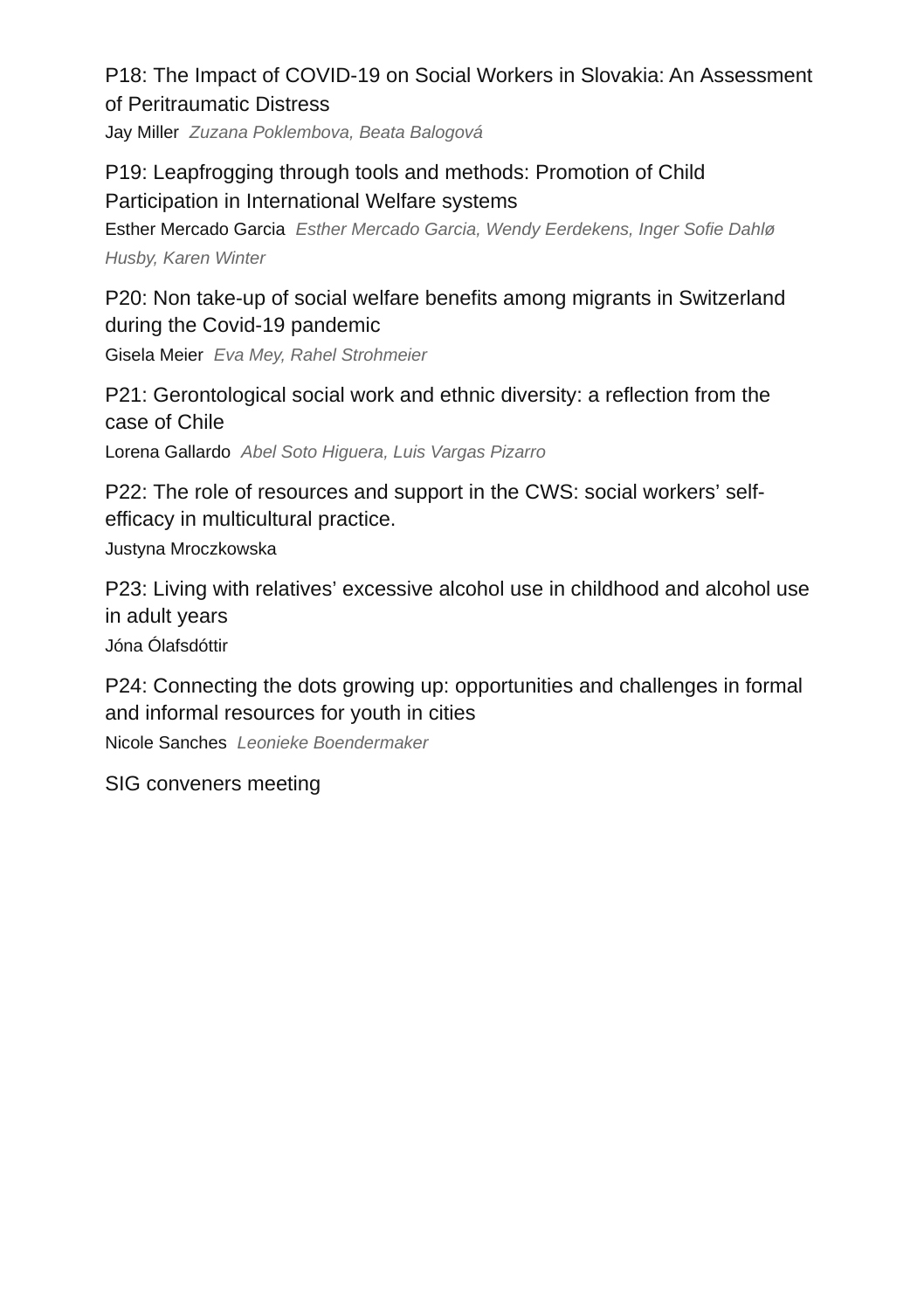# **Friday April 8th 2022** 13:30–15:00

34

#### **Beneficial contexts for mental health**

9 WBH 03A08 H Rosalie Metze

Co-production – exploring the benefits of green and blue spaces for wellbeing in mental health social work Gavin Davidson *Claire McCartan, Paul Webb*

Fostering Social Inclusion Through a Stress- and Traumasensitive Approach to Research and Evaluation Barbara Umrath

Madness after the war – co-producing new understandings of mental health in the context of political conflict

Reima Ana Maglajlic *China Mills, Halida Vejzagic, Jasmin Palata*

 $74$ 

#### **Diversity and migration**

**9** WBH 03A14 **E** Charlotte Kemmeren

Acculturation Orientations, Professional Interventions, and Burnout among Ethnic Minority Social Workers Working with Ethnic Minority Clients Eugene Tartakovsky

Diversity in the city: Re-conceptualizing the role of time and place in socially inclusive social work Anita Røysum *Erika Gubrium*

Migration as mobility: practices and meanings of South American migrants in Santiago de Chile Sonia Romero Pérez *Juan Carlos Ruiz*

#### 56

#### **Housing, neighborhoods and communities**

**Q** WBH 03A18 ■ Doris Bolten

A digital social route map in Austria: potentials and limitations Johanna M. Hefel *Arnold Lukas*

Caring neighbourhoods as a means for social inclusion of vulnerable residents? Dorien Gryp *Leen Heylen, Birthe Sels*

Life satisfaction among alumni of youth villages in Israel: A life course perspective Netta Achdut *Yafit Suliman-Aidan, Rami Benbenishty, Anat Zeira*

Negotiating the community: The co-production of community development in a socially disadvantaged neighbourhood Marianne Staal Stougaard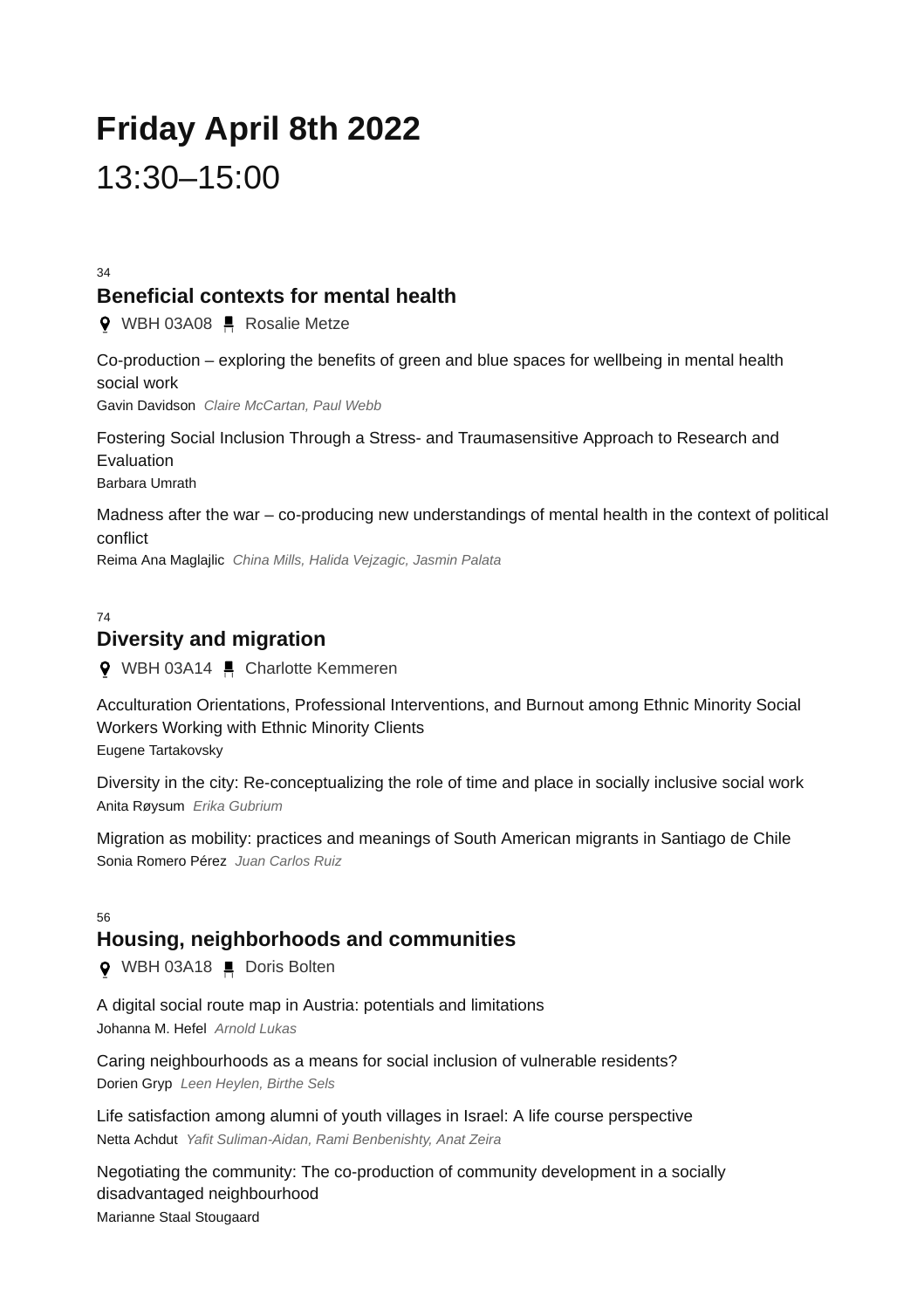23

#### **Including service users' experiences**

**9** WBH 03A22 H Guus Bremer

Integrating young service users' narratives in social work education: Disquieting lessons in inclusion and consent

Bob Cecil

Moving forward, waiting or standing still? Service users' experiences from a Norwegian labour activation programme Helle Cathrine Hansen *Erika Gubrium*

Social Service Users become Experts by Experience: an innovative proposal of the University of Padua Barbara Segatto *Anna Dal Ben*

46

## **Intersectional matters of migration**

**Q** WBH 03C02 ■ Alessandro Sicora

African children in Norwegian homes. Intergenerational and integrational issues with fosterplacement by child welfare services kjetil wathne *John David Kisuule*

Attitudes towards granting welfare rights to immigrants in times of socioeconomic uncertainty Luis Fernandez Barutell

Social work students' perceptions about social work and migration: using photovoice as research and pedagogical tool

Sofia Dedotsi *Elena Cabiati*

Superdiversity, parenthood, forced migration and social work Alessandro Sicora

64

#### **Knowledge production in unconventional social work contexts**

**Q** WBH 04A10 ■ Meta de Lange

Given the Circumstances – Opening the black box of emerging processes in practice-based social work research

Martine Ganzevles *Daan Andriessen, Tine Van Regenmortel*

Social work, trust, and the media – news media influence on public trust towards the Swedish social services.

Kristofer Nilsson *Evelina Landstedt*

Twitter-generated social discourse on social services in times of Covid-19 pandemic Alfonso Chaves-Montero *Alfonso Chaves-Montero*

#### 66

## **Professional identities in changing contexts**

**9** WBH 04A14 ■ Merel Schravendijk

Boundary making in informal social work: reconfiguring responsibilities and roles in new ways Lieke Oldenhof *Ympkje Albeda, Elizabeth van Twist, David ter Avest*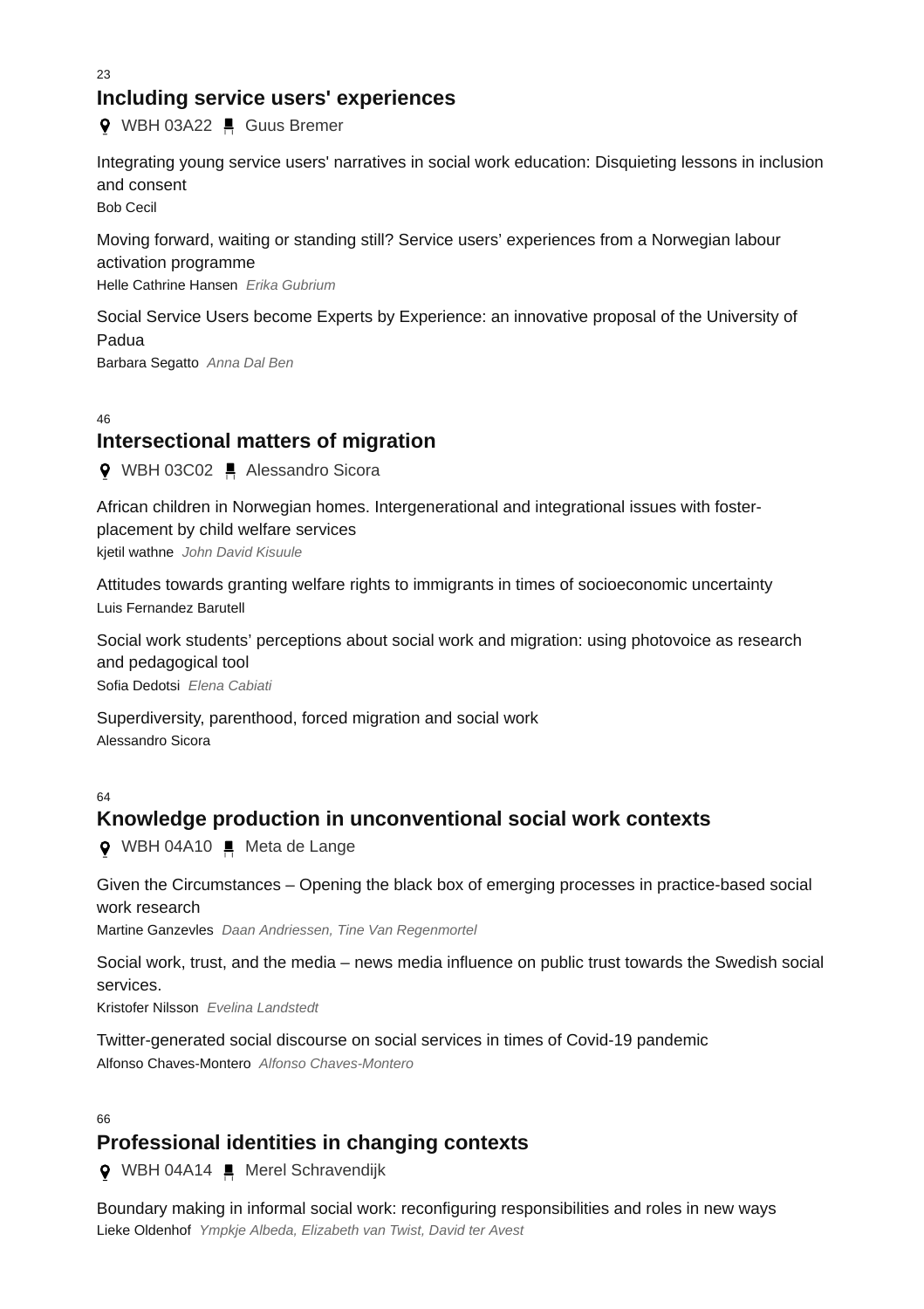Surfing the waves: how social workers preserve their professional identity in ever changing contexts Mariël van Pelt *Margo Trappenburg*

The making of social work professional identity/-ies Ana M. Sobočan

19

# **Professionalism and ethics**

WBH 04A18 Pamela Lucas

Between Despair and Hope: Israeli Social Workers' Perceptions of the Profession and of Student Supervision.

Einav Segev *Menny Malka, Oshrit Kaspi-Baruch*

Social work in transition - from functional differentiation to holistic professionalism Inge Storgaard Bonfils *Stella Mia Sieling-Monas, Hamiyet Kaya, Anne Jørgensen*

The Subaltern Status of Frontline Social Workers in Critical Situations Marcin Boryczko *Marcin Boryczko, Daniela Gaba*

The code of ethics as a tool for exercising Social Work values; a Wittgensteinian perspective. Daphne Udo de Haes *M. van Lambalgen*

15

# **Social work education: students and the curriculum**

**9** WBH 04A22

Evaluation of a mentoring scheme for Black, Asian and minority ethnic social work students in London

Helen Hingley-Jones *Helen Gleeson, Diane Apeah-Kubi*

Realising Criminal Records: an examination of the role of criminal records checks in social work education admissions.

Caroline Bald *Aaron Wyllie, Maria-Ines Herrero Martinez*

To position art, ageing, and the existential in the social work curriculum. Paola de Bruijn

#### 13

## **Working with families and children**

WBH 04A26 Elizabeth Frost

Family caregivers in the co-creation paradigm: partners or servants of the welfare state? Line Jenhaug *Line Jenhaug*

Participatory social work with children from low-income families Tone Jørgensen *Berit Marie Njøs*

Retaining and supporting experienced child and family social workers Laura Cook *Sara Carder, Danny Zschomler*

Understanding the experiences and needs of kinship families headed by a sibling Lorna Stabler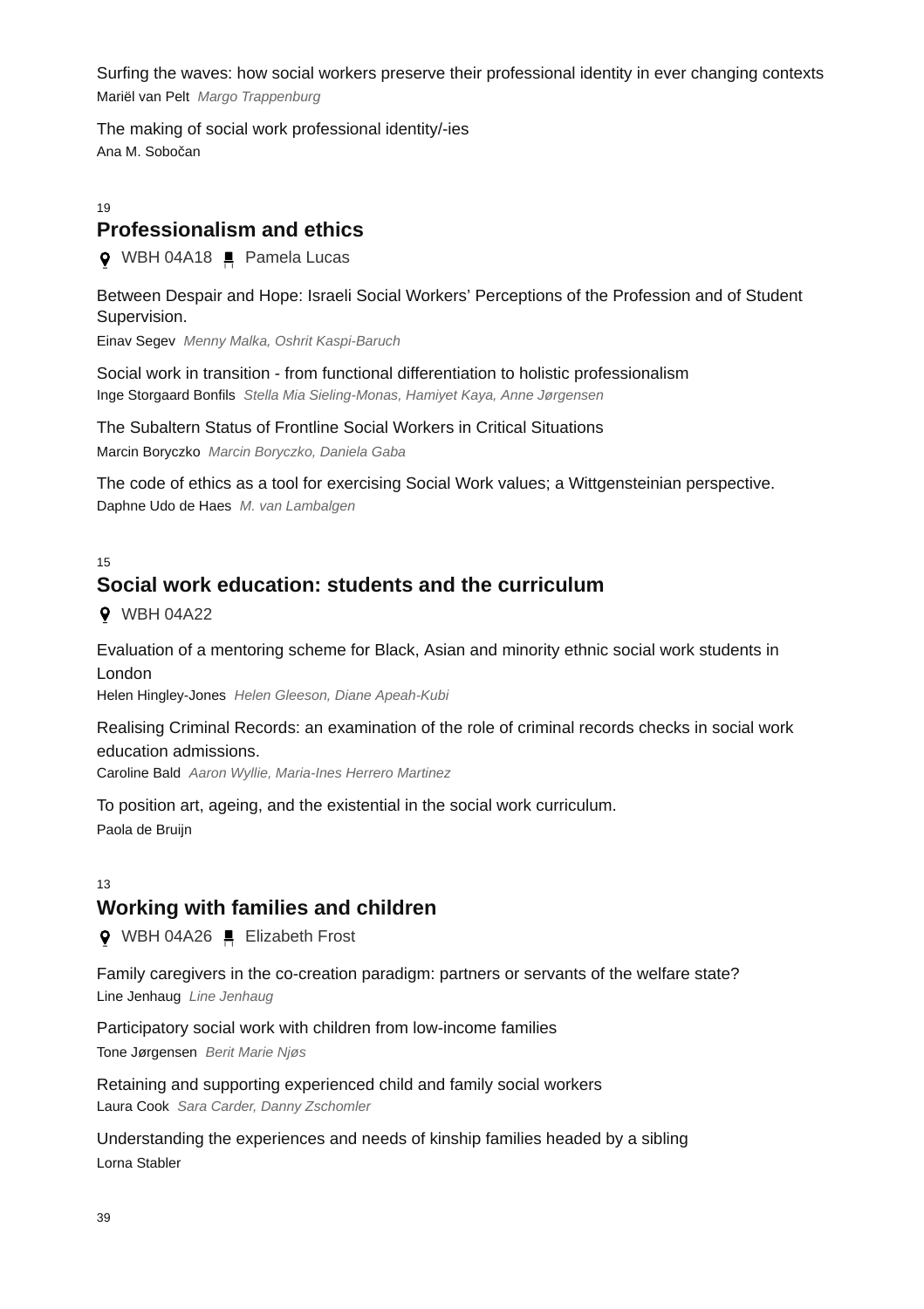# **Working with young people**

WBH 04A30

Excluding through stereotyping: Public attitudes toward young delinquents in Lithuania Jolita Buzaityte-Kasalyniene *Birute Svedaite-Sakalauske*

My Social Work Partner (MRP) – What is important in social workers' meetings with young people? Helle Antczak *Frank Cloyd Ebsen, Malene Kaa Rosted*

Participation in residential childcare in Switzerland: Linking development and research to close gaps of knowledge

Samuel Keller *Stefan Eberitzsch, Juli Rohrbach*

Supporting care experienced young people's mental health – a consensus statement on the future research agenda

John Devaney *Luke Power, Rachel Hiller, Paula Jacobs, Joanna Martin, Claire McCartan, Pearse McCusker, Alice Roberts, Rosie McGuire, Autumn Roesch-Marsh, Anita Thapar*

#### SYMPOSIUM S13

# **Beyond participation: collaboration between young children (under aged 12 years) and professionals in decision making.**

**9** WBH 01B17

Karen Winter, Inger Sofie Dahlø Husby, Gillian Ruch, Wendy Eerdekens

SYMPOSIUM S12

# **Involving service users in social work education, research and policy. A Comparative European Analysis**

**9** WBH 01B05

Kristel Driessens, Cecilia Heule, Suzan Levy, Hubert Kaszynski, Ole Petter Askheim

#### WORKSHOP W11

# **Examining inclusion in social work interactions: Contributions of conversation analysis**

**9** WBH 04C06

Eve Mullins *Jon Symonds, Clara Iversen, Marie Flinkfeldt, Sabine Jørgensen, David Wilkins, Steve Kirkwood*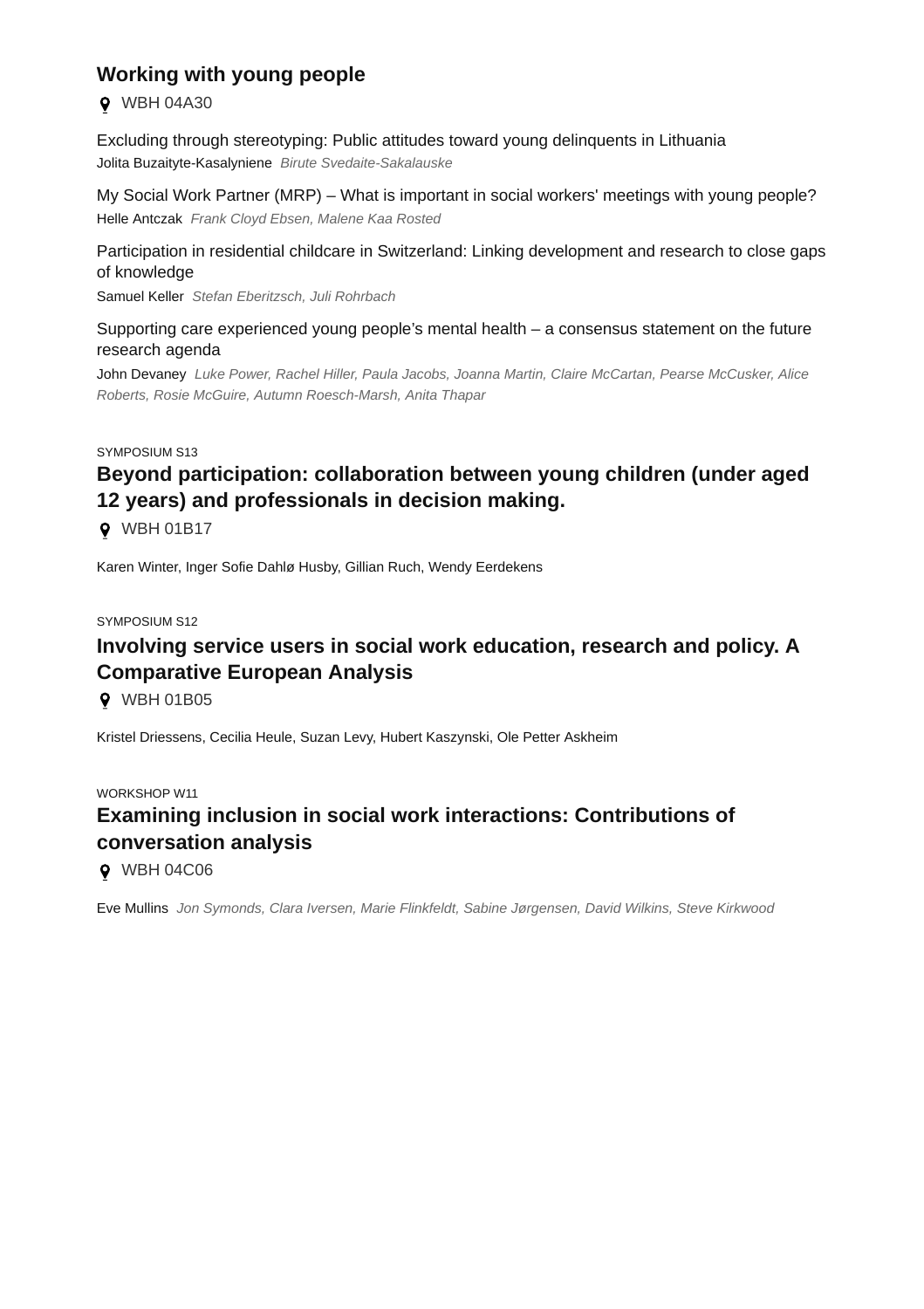# **Friday April 8th 2022** 15:30–17:00

75

# **Children and youth in vulnerable situations**

**9** WBH 03A08 H Doris Bolten

Findings from a Danish national survey about children placed in recidential care centers and group homes Inge M. Bryderup *Sofie Aggerbo Johansen*

Future Orientation among At-Risk Youth Eran Melkman *Yafit Sulimani Aidan*

Safety in Residential Youth Facilites: Staff Perceptions and Experiences Ane Slaatto

Social Inclusion Through Positive Childhood Experiences: Why Context Matters for Minoritized Youth in the U.S. Rodolfo Salinas *Sharon Borja*

#### $30$ **Contested concepts**

**9** WBH 03A14 Merel Schravendijk

Children and young people's understandings and experiences of participation in the social services – a synthesis of qualitative studies

Sissel Seim *Tone Jørgensen, Berit Marie Njøs*

Homelessness and 'Need': Messages from the Literature Karl Mason

The role of foster carers in England and Portugal: Is it solely a parenting role? Vânia S. Pinto *Nikki Luke*

#### $22$

# **Expanding the field of social work**

**Q** WBH 03A18 ■ Sylvia Fargion

Probation officers' perception of science in their daily practice

Florian Spensberger *Christian Ghanem, Vera Taube*

Quo Vadis rural social work? Recent graduates readiness for working in rural areas Florin Lazar *Mihai Bogdan Iovu*

The Underused Potential of Social Workers in Palliative Care: A Challenge and Opportunity for Research and Practice in Flanders

Brent Taels *Kirsten Hermans, Chantal van Audenhove, Joachim Cohen, Koen Hermans, Anja Declercq*

The increasing productivity of social work researchers: Lessons from the United States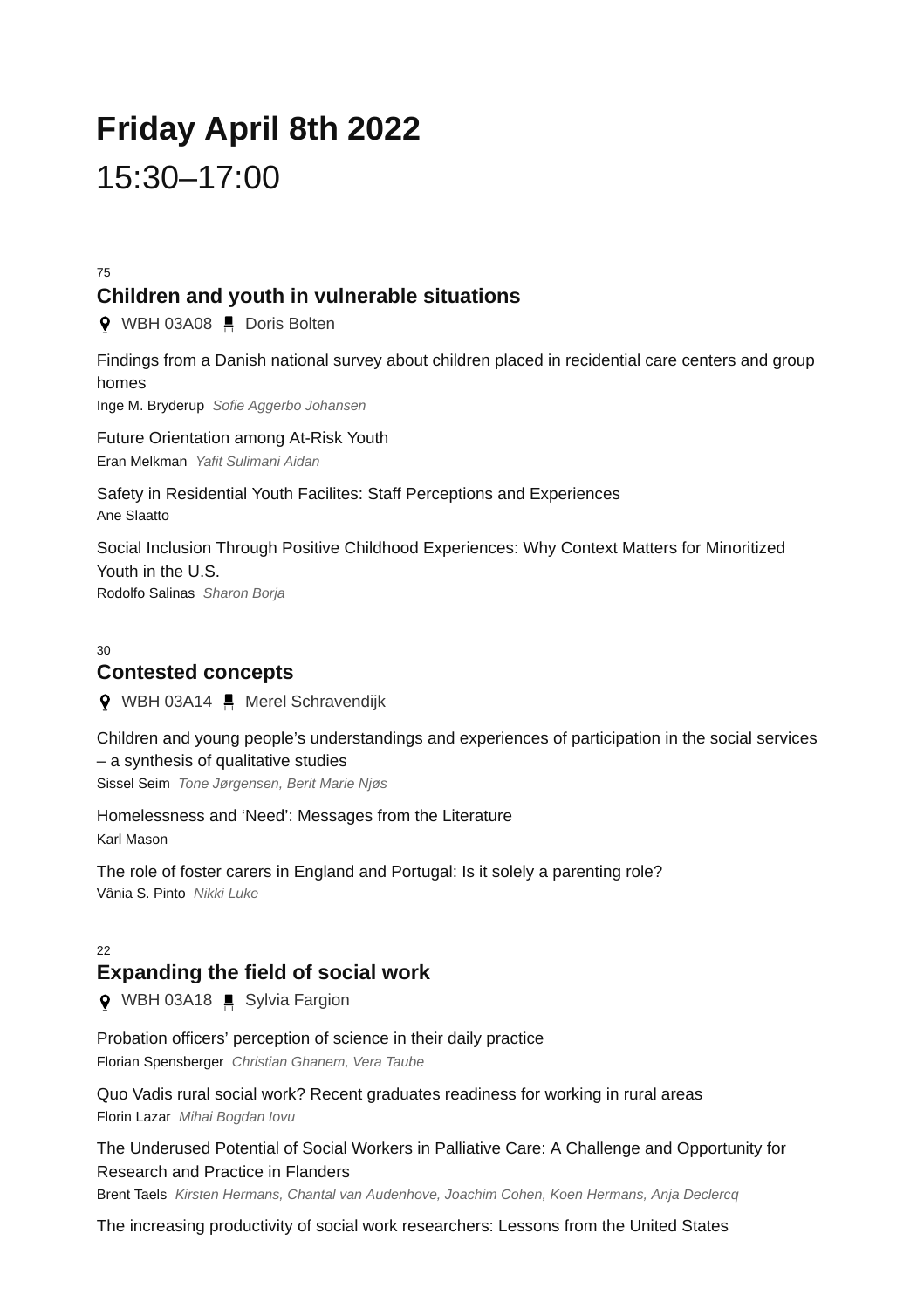#### 16

## **Social work and inclusive education**

**Q** WBH 03A22 ■ Samira Shadid

(Re-)production of differences in higher education: Lecturers' and practical trainers' perspectives at Swiss Universities of Social Work

Carolina Toletti *Andrea Blaser, Maritza Le Breton, Susanne Burren*

Digital inclusion of people with disabilites in vocational education - challenges and opportunities from a social work perspective

Anne Parpan-Blaser *Silvano Ackermann, Gabriela Antener, Julia Bannwart, Anton Bolfing, Olivier Steiner*

More inclusive support for young people through a stronger articulation between social work and holistic sex education

Myrian Carbajal Mendoza *Annamaria Colombo*

Why a social worker is a key actor in realizing inclusive education in Flanders Leen Sebrechts *Beno Schraepen, Deborah Davits, Freya De Zutter*

 $50$ 

# **Social work in child protection**

**9** WBH 03C02 H Guus Bremer

Child protection expertise in social work for migrant children and families Janet Carter Anand *Kati Turtianen, Merja Anis, Maili Malin, Enkhajargal Batbaatar, Natalie Joubert*

Including children and parents in child protection proceedings in Switzerland: Opportunities and challenges of conducting interdisciplinary research

Aline Schoch *Brigitte Müller, Kay Biesel, Gaëlle Aeby*

"It's been like being in a parallel universe". Child Protection Social Workers' emotional experiences in Italy and England.

Alberto Poletti

#### 67

#### **Social work throughout history**

**O** WBH 04A10 ■ Charlotte Kemmeren

From intuition to transformation: lessons from SW pioneers for intervention and research with migration

Emilio José Gómez-Ciriano *Elena Cabiati, Sofia Dedotsi*

Promoting social inclusion by teaching complex and local social work histories Jane McPherson

The (women's) schools of social work and their struggle for inclusion in the Swiss vocational training system

Markus Bossert

The role of social workers in Slovenian commissions granting abortion between 1960 and 1977 Sara Pistotnik *Tanja Buda*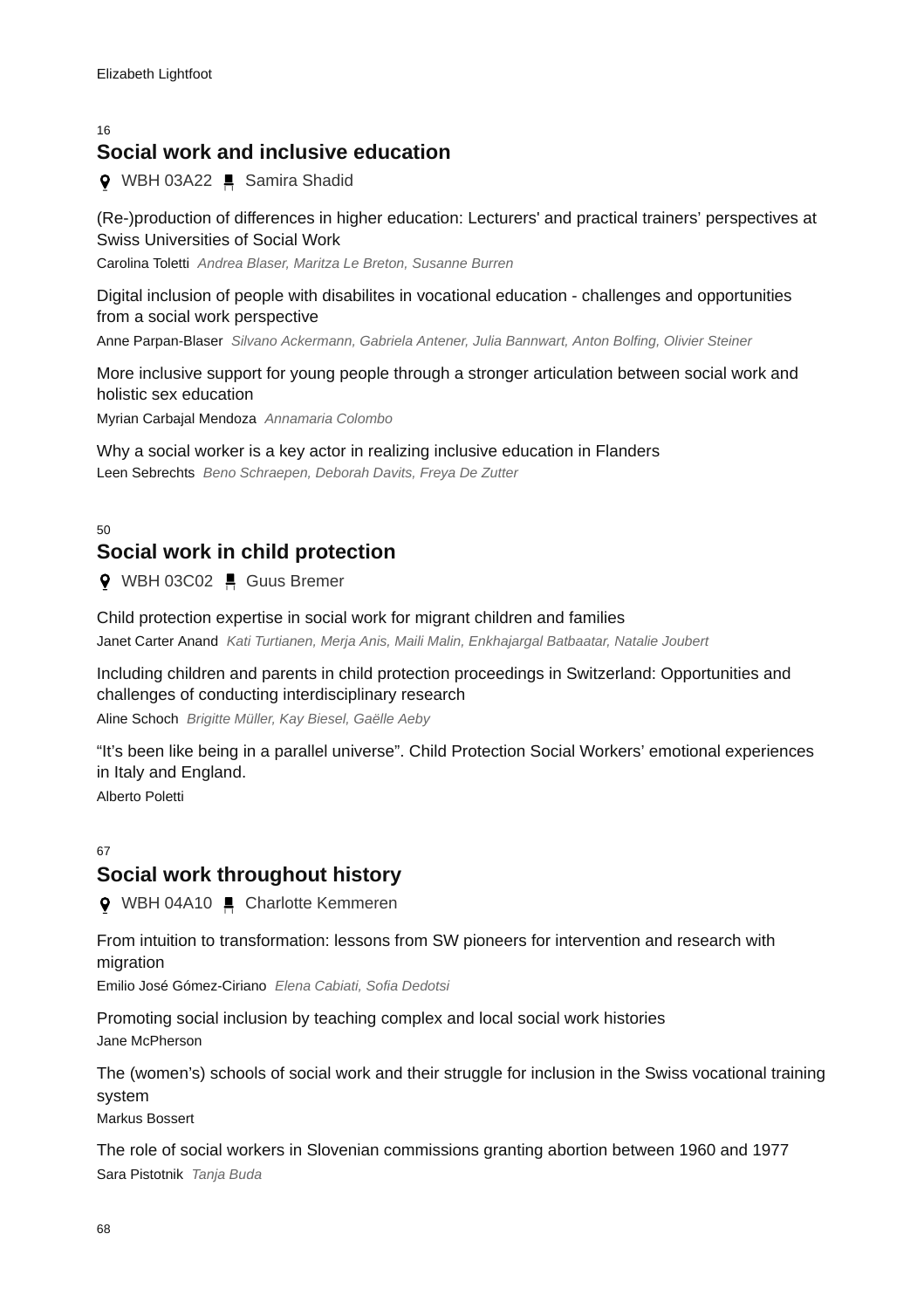# **Solidarity and civil participation**

**Q** WBH 04A14 ■ Meta de Lange

Exploring and locating solidarity as a theory and practice within community social work practice. Darren Hill

Social work as a social solidarity apparatus: selected problems in historical and experiential optics Daria Zaviršek

The rhetoric used by the community members to justify opposition to group homes for persons with disabilities

Egle Sumskiene *Violeta Gevorgianien, Rasa Genien, Jurga Mataityt*

#### 35

#### **Young people and political matters**

WBH 04A18 Didier Reynaert

#### Comparison of behavioral problems among three ethnic minority children Caleb Kim

MEMO4LOVE: Social interactions and dialogues that promote affective-sexual relationships free of violence in adolescence.

Miguel Ángel Pulido *Sandra Racionero-Plaza, Patricia Melgar Alcantud, Mar Joanpere Foraster*

#### Risk Behavior of Religious Israeli Adolescents and the contributions of Personal, Family and Community Inclusiveness

Shirley Ben Shlomo *Drorit Levy, Shlomit Moldaven*

#### Starting a conversation about racism with teenagers: using the social work research dialogue approach

Elaine Wilson *Flanangan, N., Benson-Olatunde, T., Woods, C., Sharkey, T., Delaney, C., Cockerill, R., Bulynioak, X., Pagana Mariano, S., Johnston,. H., Heaney, L., Burnham, S., Tweed, O., Stapleton, I., Jones, D., O'Brien, K., Chapman, J., Wu Allen, L., Wilson, A., Bond, T., Squires, A., Byrne, N., Reineke, T., Zheng jun Wang, Browner, T.*

#### SYMPOSIUM S10

# **Integrating research evidence into national policy: the ten-year journey of Italian P.I.P.P.I.**

**Q** WBH 01B05

Sara Serbati, Paola Milani, Daniela Moreno Boudon, Petrella Andrea, Francesca Maci

#### SYMPOSILIM S5

# **Sustainability Beyond Borders: Re-imagining Social Work Research & Practice with Astra Project**

**9** WBH 01B17

Amy Shackelford, Mattia Mansueto, Miroslav Budimir, Shailendra Rai, James Kutu Obeng, Svenja Fischbach, Kang Liu, Athina Moroglou, Yannis Perifanos, Michael Emru Tadesse, Rebecca Conway, Atefeh Safarabadi Farahani, Eileen Lauster, Areen Nassar, Jeany Rose P. Teguihanon,

#### WORKSHOP W1

#### **Child participation in social work with children and families at risk**